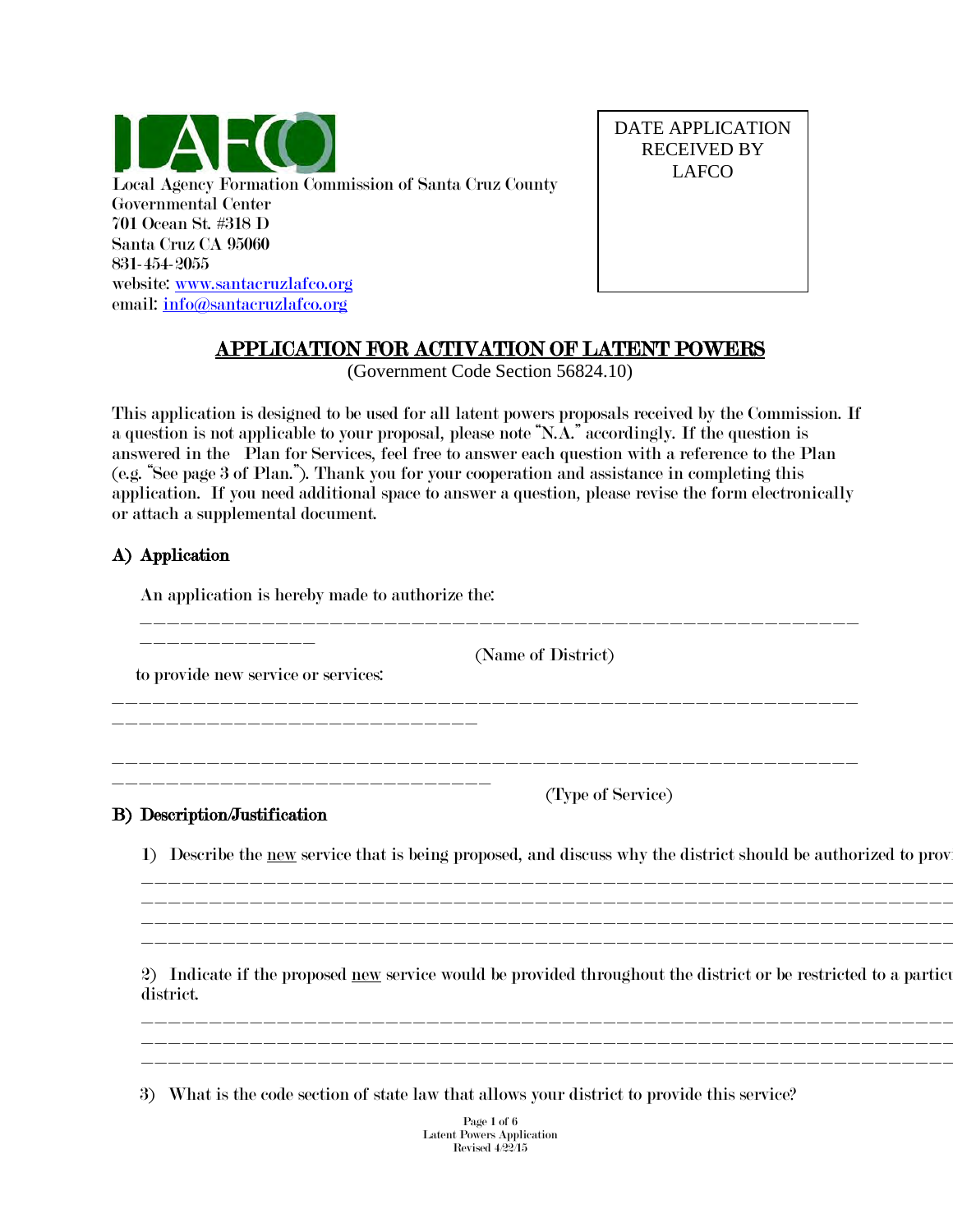\_\_\_\_\_ 4) Currently, what service or services are being provided by the district? \_ \_\_ \_\_ \_\_ \_\_ \_\_ \_\_ \_\_ \_\_ 5) How many acres or square miles are currently included within the district? \_\_\_\_\_\_\_\_\_\_\_\_\_\_\_\_ 6) When was the district formed? \_\_\_\_\_\_\_\_\_\_\_\_\_\_\_ 7) Under what principal act was the district formed? \_\_\_\_\_\_\_\_\_\_\_\_\_\_\_\_\_\_\_\_\_\_\_\_\_\_\_ \_\_\_\_\_\_\_\_\_\_\_\_\_\_\_\_\_\_\_\_\_\_\_\_\_\_\_\_\_\_\_\_\_\_ 8) What service or services did the district originally provide? \_\_\_\_\_\_\_\_\_\_\_\_\_\_\_\_\_\_\_ 9) Does the district have any plans to expand the proposed new service to additional areas beyond the current application? If so, please explain?  $\overline{\phantom{0}}$ 10) If the proposed new service is water, please provide evidence and documentation of availability and sufficiency of water supplies to serve the subject area. \_\_\_\_\_\_\_\_\_\_ \_\_\_\_\_\_\_\_\_\_\_\_\_\_\_\_

Page 2 of 6  ${\bf Latent~Powers~Application}$ Revised  $4\overline{22}/15$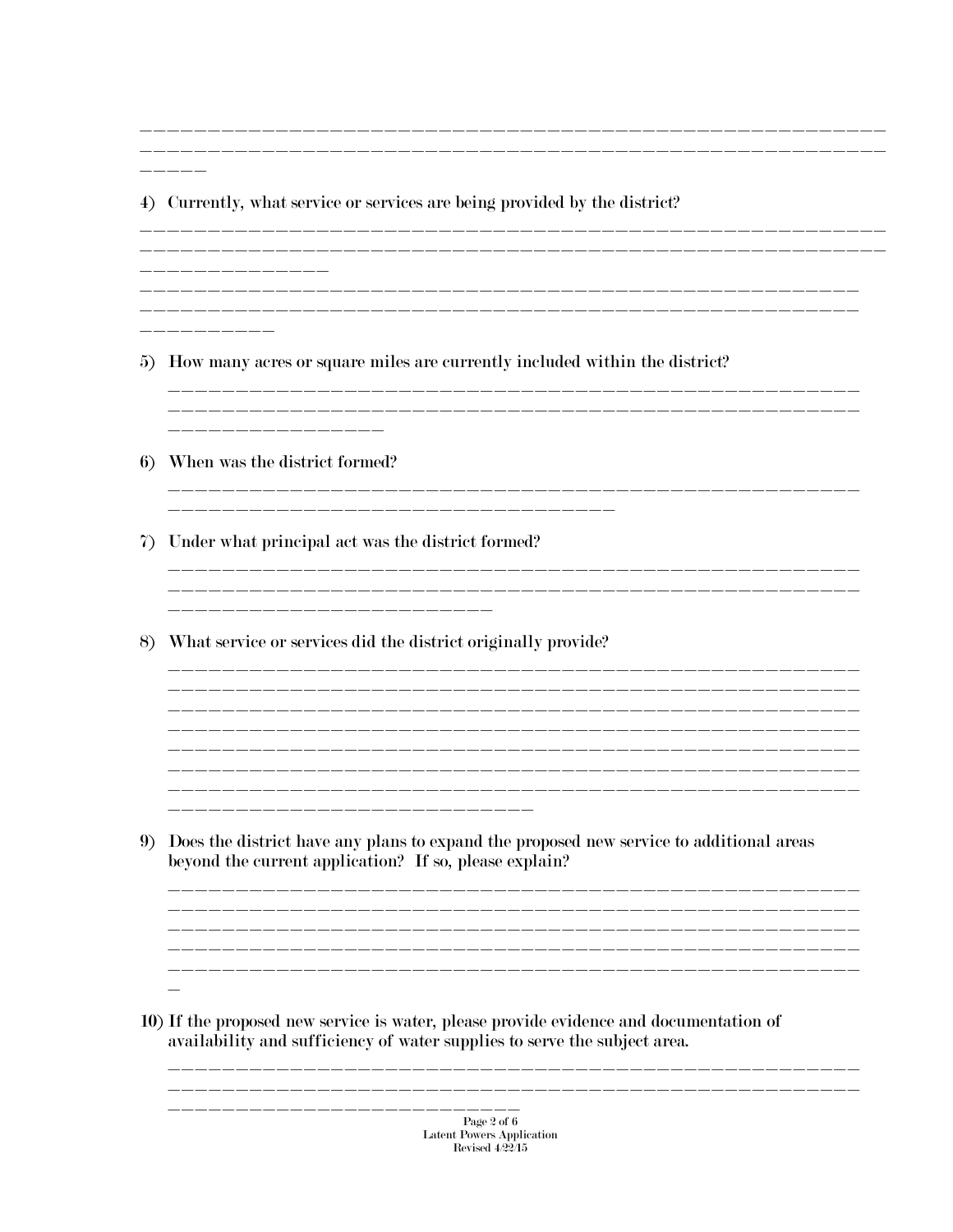### C) Land Use Information

1) How many acres or square miles would receive the proposed new service?

\_\_\_\_\_\_\_\_\_\_\_\_\_\_ 2) How many residents would receive the new service? 3) How many registered voters reside in the area that would receive the new service? \_\_\_\_\_\_\_\_\_\_\_\_\_\_\_\_\_\_\_\_\_\_\_\_\_\_\_\_\_\_\_ 4) List any adjacent or overlapping agency that is either currently providing the service requested by this proposal, or is authorized to provide this service? 5) Describe the current prevalent land uses in the area of the proposed new service. 6) Describe the predominant General Plan designations in the area of the proposed new service. 7) Is any change of land use anticipated as a result of this proposal? If so, what other land uses or development might occur?

\_\_\_\_\_\_\_\_\_\_\_\_\_\_\_\_\_\_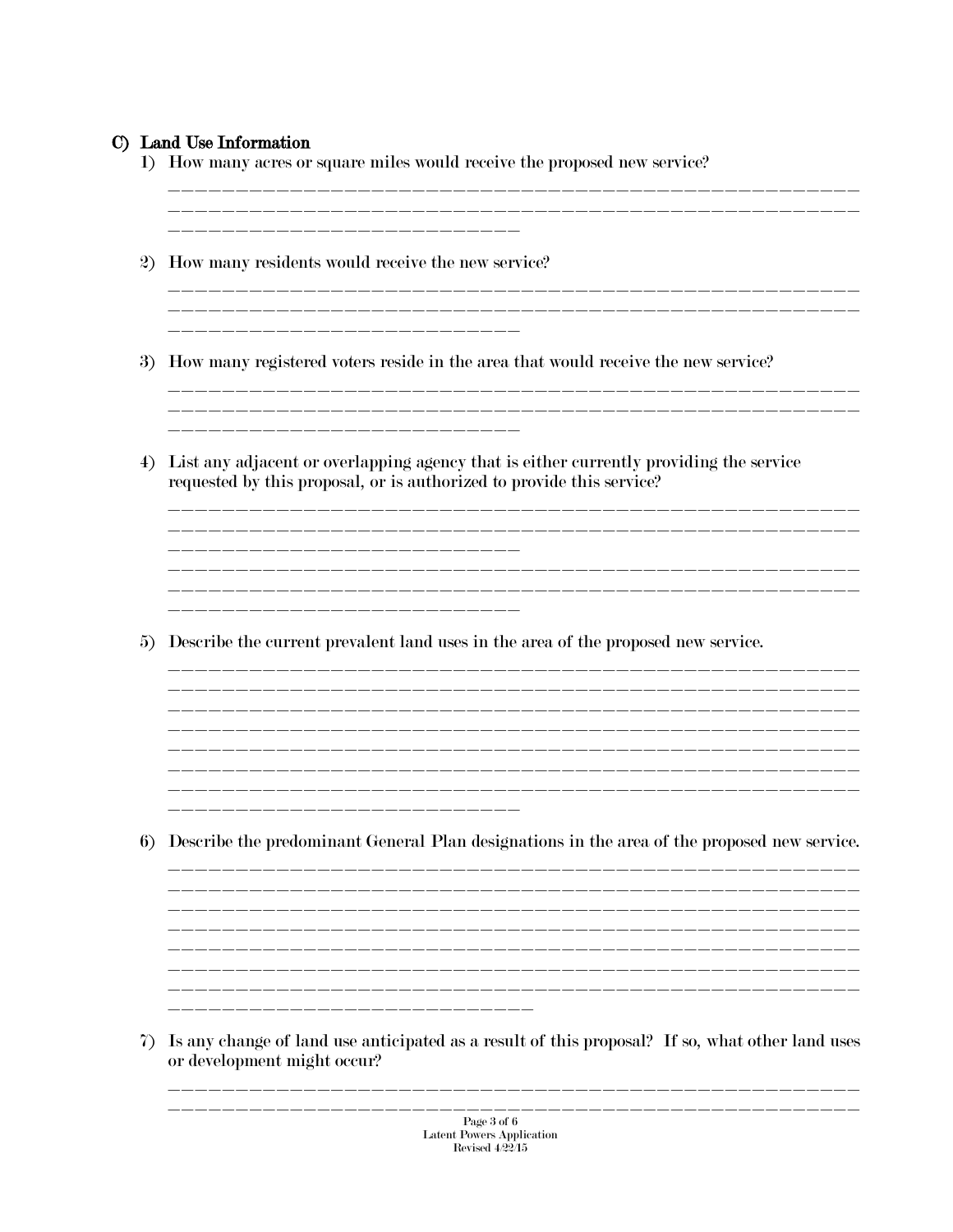### D. Fiscal Information

 $\bf{1}$ 

Explain how the new service, if authorized, would be financed.

2) Indicate the total cost of the new service as well as the anticipated cost to the district residents. Include the proposed schedule of rates and fees, if they will be charged for the new service or services.

\_\_\_\_\_\_\_\_\_\_\_\_\_\_\_\_\_\_\_

3) If improvement districts or tax zones are proposed to be formed, explain the rationale used to determine the boundaries and associated benefit fees, taxes, or assessments.

Page 4 of 6 Latent Powers Application<br>Revised 4/22/15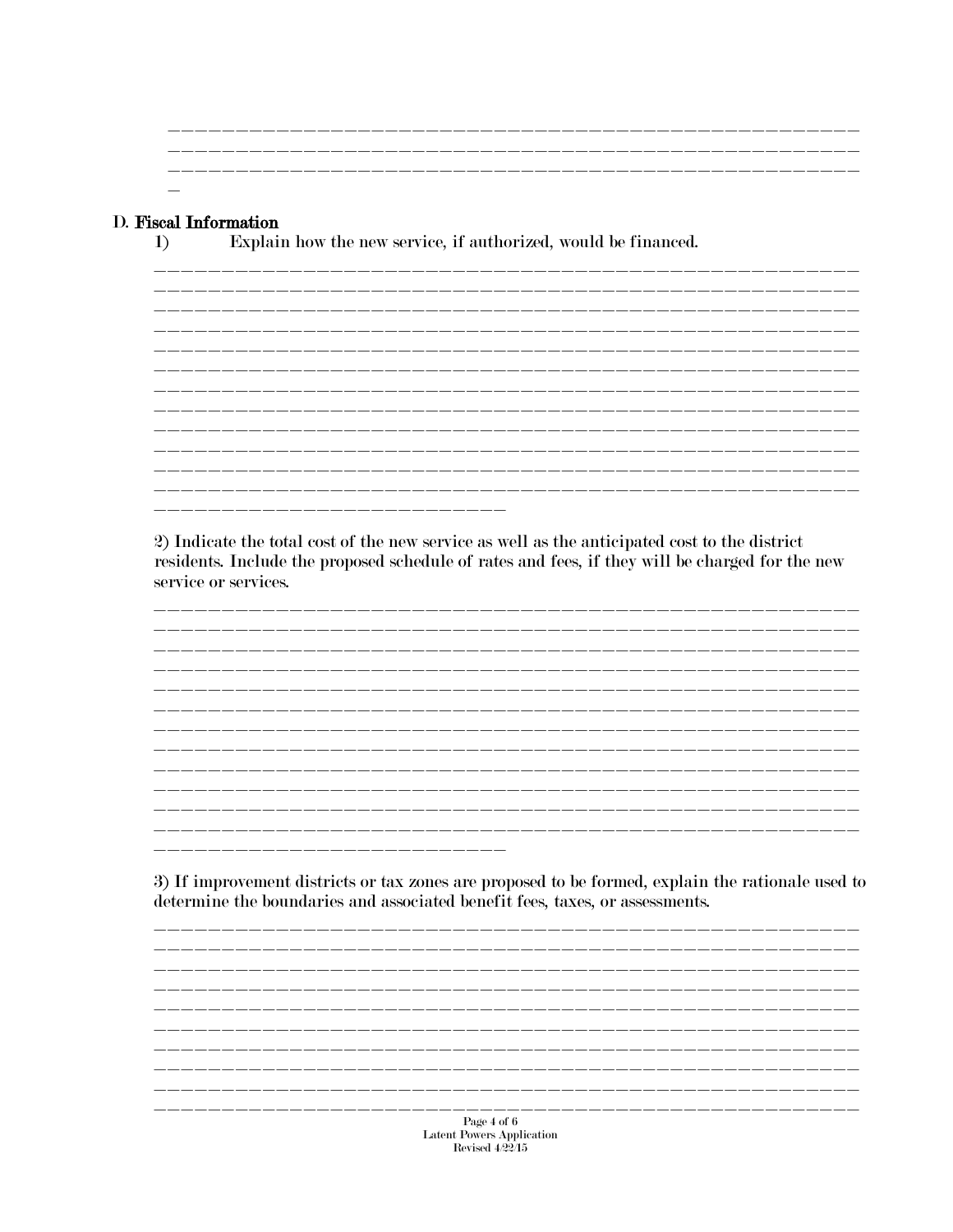\_\_\_\_\_\_\_\_\_\_\_\_\_\_\_\_\_\_\_\_\_\_\_\_\_\_\_\_\_\_\_\_\_\_\_\_\_\_\_\_\_\_\_\_\_\_\_\_\_\_\_\_ \_\_\_\_\_\_\_\_\_\_\_\_\_\_\_\_\_\_\_\_\_\_\_\_\_\_\_\_\_\_\_\_\_\_\_\_\_\_\_\_\_\_\_\_\_\_\_\_\_\_\_\_ \_\_\_\_\_\_\_\_\_\_\_\_\_\_\_\_\_\_\_\_\_\_\_\_\_\_

4) Have any alternatives to the activation of the latent power been considered? If so, please explain why those alternatives are not preferred?

\_\_\_\_\_\_\_\_\_\_\_\_\_\_\_\_\_\_\_\_\_\_\_\_\_\_\_\_\_\_\_\_\_\_\_\_\_\_\_\_\_\_\_\_\_\_\_\_\_\_\_\_ \_\_\_\_\_\_\_\_\_\_\_\_\_\_\_\_\_\_\_\_\_\_\_\_\_\_\_\_\_\_\_\_\_\_\_\_\_\_\_\_\_\_\_\_\_\_\_\_\_\_\_\_ \_\_\_\_\_\_\_\_\_\_\_\_\_\_\_\_\_\_\_\_\_\_\_\_\_\_\_\_\_\_\_\_\_\_\_\_\_\_\_\_\_\_\_\_\_\_\_\_\_\_\_\_ \_\_\_\_\_\_\_\_\_\_\_\_\_\_\_\_\_\_\_\_\_\_\_\_\_\_\_\_\_\_\_\_\_\_\_\_\_\_\_\_\_\_\_\_\_\_\_\_\_\_\_\_ \_\_\_\_\_\_\_\_\_\_\_\_\_\_\_\_\_\_\_\_\_\_\_\_\_\_\_\_\_\_\_\_\_\_\_\_\_\_\_\_\_\_\_\_\_\_\_\_\_\_\_\_ \_\_\_\_\_\_\_\_\_\_\_\_\_\_\_\_\_\_\_\_\_\_\_\_\_\_\_\_\_\_\_\_\_\_\_\_\_\_\_\_\_\_\_\_\_\_\_\_\_\_\_\_ \_\_\_\_\_\_\_\_\_\_\_\_\_\_\_\_\_\_\_\_\_\_\_\_\_\_\_\_\_\_\_\_\_\_\_\_\_\_\_\_\_\_\_\_\_\_\_\_\_\_\_\_ \_\_\_\_\_\_\_\_\_\_\_\_\_\_\_\_\_\_\_\_\_\_\_\_\_\_

### E. Submittals

Submit the following items with this application:

- 1) Resolution. A certified Resolution of Application from the subject district.
- 2) Plan for Services. A Plan for Services prepared in accordance with Government Code section 56653.

3) Map. 20 copies of a map showing the proposed service area of the new service, and the total area

 of the district if the proposed new service area is smaller than the entire district. If an electronic

 version of the map is also submitted, ask LAFCO staff if fewer paper copies of the map will suffice.

#### 4) Environmental Documents:

- a) If a Categorical Exemption, Negative Declaration, or Environmental Impact Report (EIR) has been prepared for this proposal, submit one copy to LAFCO. If the document is lengthy, please discuss with the LAFCO staff if additional copies will be needed. LAFCO is a responsible agency under CEQA and LAFCO staff should be consulted during preparation of any environmental documents.
- b) If no environmental document has been prepared, complete the [Environmental](http://www.santacruzlafco.org/pages/forms.html)  [Questionnaire](http://www.santacruzlafco.org/pages/forms.html) (LAFCO Form #4).

5) Indemnification:

LAFCO requires that applicants indemnify LAFCO from litigation costs as a condition of submitting an application. Complete the Indemnification Form (LAFCO Form #8).

6) Deposit:

All deposits are initial payments toward the total cost of processing ("project cost"). Project cost is defined as staff time plus materials. A surcharge applies to the total cost of each application to partially recoup the cost of preparing state-mandated service reviews. Staff billing rates include personnel costs plus a percentage of LAFCO administrative overhead. Materials include, but are not limited to, charges for advertisement of hearings. See LAFCO's Schedule of Fees and Deposits for amount (LAFCO Form #7).